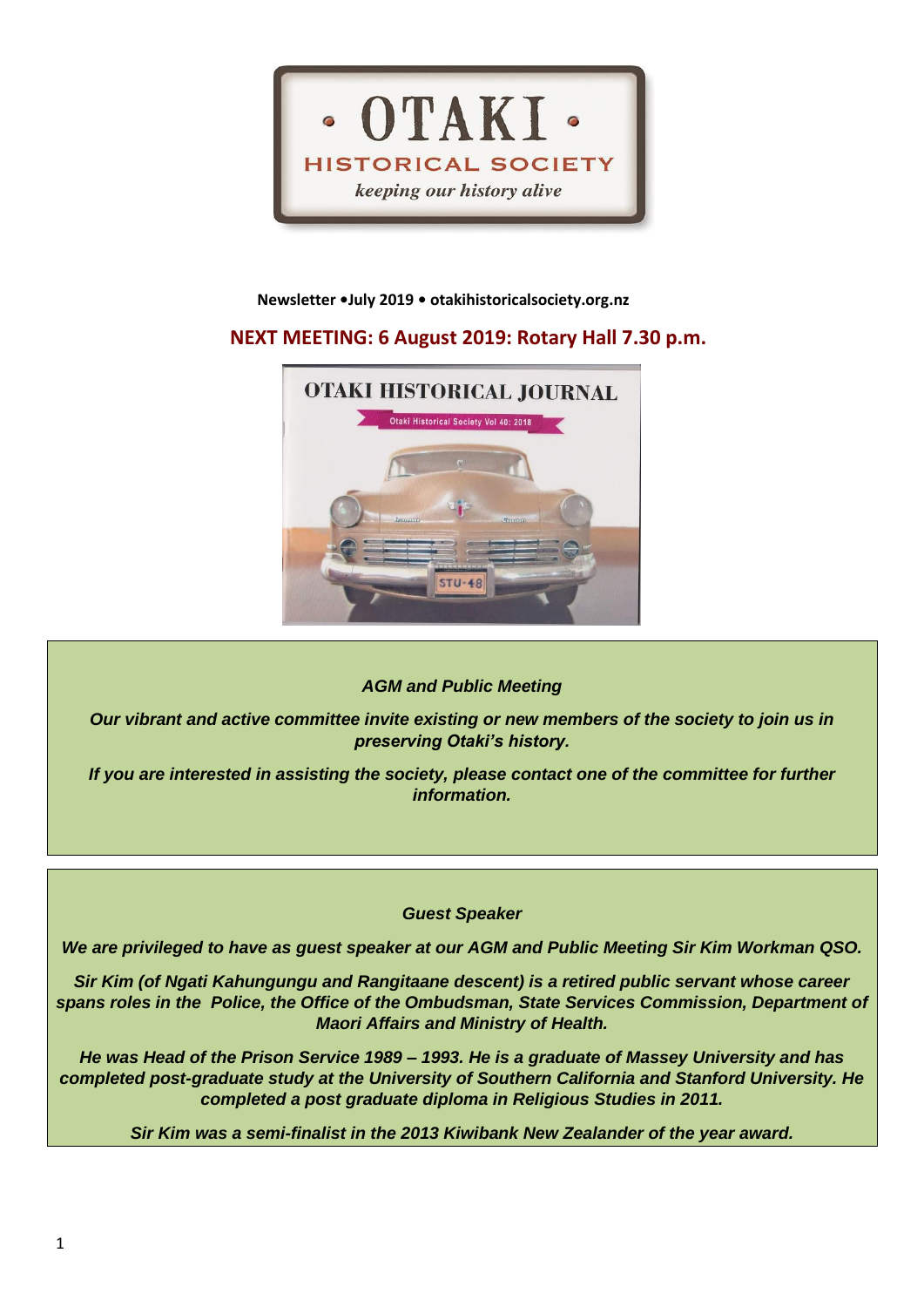## *June Public Meeting*

A large audience were entertained and informed by Max Lutz and Peter Jensen who spoke of their experiences as a dairy farmer in the Rahui valley and an employee of the Rahui dairy factory respectively.

A few points follow from their presentation below:

## **Max – farming**

- Carl Lutz, Max's grandfather arrived in Otaki 1935 with his family and they have farmed in the Rahui Valley ever since. In those days there were lots of milk factories because as the milk was taken to them by horse and cart, they had to be close to the farms. Now, milk from the whole Wellington region goes to Longburn in Palmerston North. Refrigeration came in the 1960s with the tankers.
- In the early days, the farm was subjected to regular flooding because of its proximity to the Otaki River.
- By the end of the 1940s, Carl was milking 60-70 cows. It was very hard work, especially picking choumollier feed for the cows. Now this crop has been superseded by kale.
- The farmers worked together, e.g .taking each other's milk to the factory and when making silage. They also shared labour and machinery.
- Patches of bush on their farm were seen as a waste of grazing land in earlier years and were removed for farmland. Now they are fenced off and protected from stock.

Max covered all the big developments which affected farming in general, particularly dairying in relation to their farm.eg:

- Animal health
- **Transport**
- **Irrigation**
- Machinery and mechanisation (eg hoses to trucks and tractors)
- Fencing (e.g. electric fences were a huge improvement. They were developed in Levin and are essential for controlling bulls
- Water troughs in each paddock now
- Effluent disposal big improvement in systems which continue to improve. Some of this technology was developed in Waikanae
- Ear tags these are now recorded electronically and part of a national register.

## **Peter – the dairy factory**

- When he started working at Rahui dairy factory in 1968 there were 103 farms supplying milk. The Rahui dairy factory area went from Foxton – Porirua.
- In the early days the milk was taken to the factory where it was weighed and tested for its fat content. The price paid to the farmers was based on the price of cheese. The farmers got up to various pricing dodges. For example, there was a measuring gauge on the side of the tank at each farm so if the cocky put an empty bucket in the tank, he'd be paid for the volume in his tank but he'd be left with a bucket full of milk for the calves.
- A creamery opened in Rahui Road in 1897.
- Even after the milk tankers began, some milk was still transported in cans.
- There were 10 farms in the Rahui Valley then, now there are just 2.
- Huge industries supported the farms in Otaki.
- In the 1920s farmers fought over town supply quotas because the town supply price was higher. If they didn't have quota they'd be paid at the lower butterfat rate, so farmers were always chasing more quota.

#### *Ed note: This was a most timely presentation, as can be seen in the history timeline on our website, the Rahui dairy factory was built in 1919. Another centenary to be acknowledged this year!*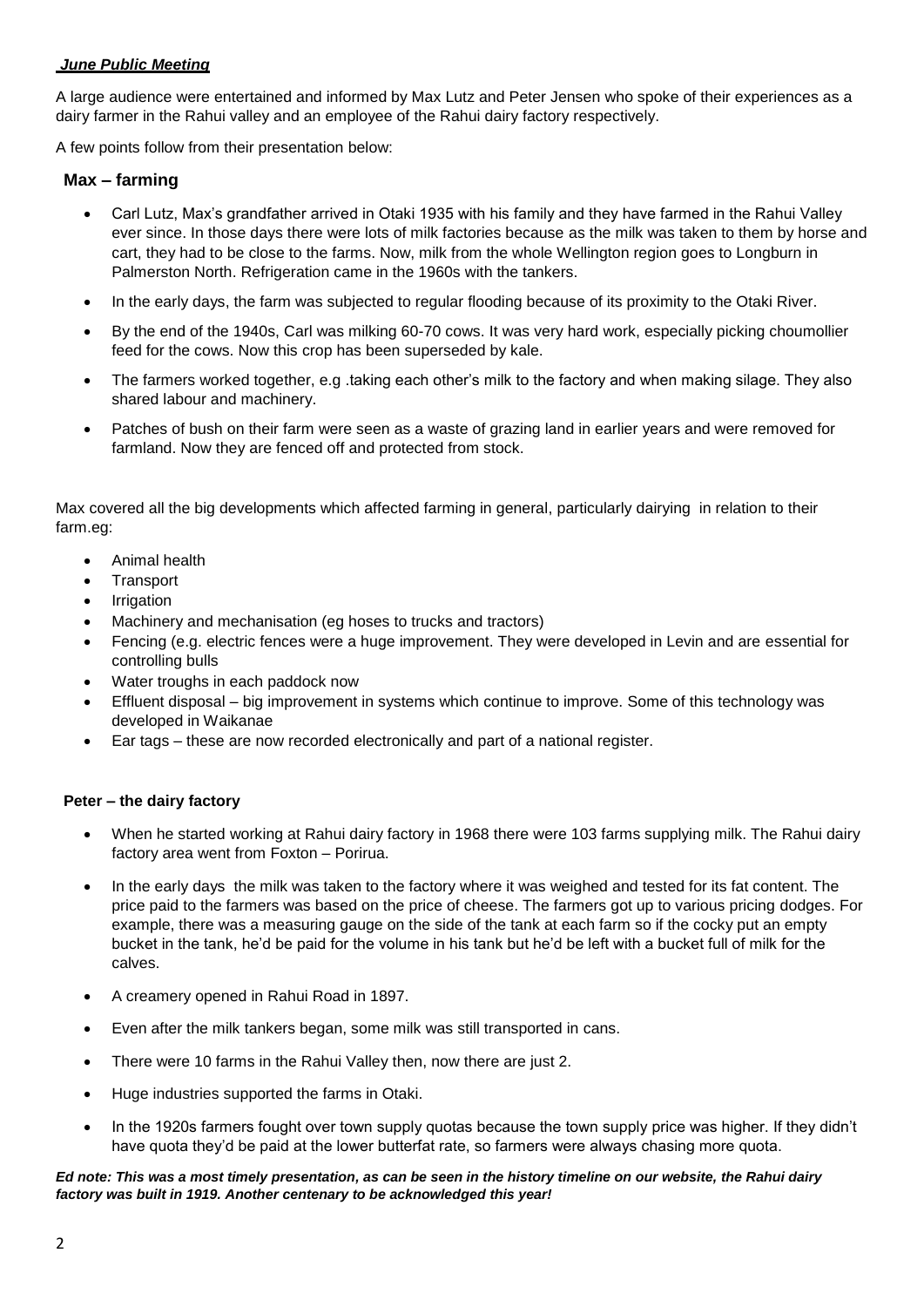# *Other Updates*

# *Museum*

## *RSA Centenary Exhibition*

This is an exhibition not to be missed. There are many photographs, memorabilia, documents etc, relating to the history of the Otaki RSA during the past 100 years. The biographies of Otaki men who took part in WW1 which were compiled by the Otaki Genealogical Society are an important and interesting resource available for visitors to peruse.

Students from Otaki College have completed a series of video productions which are on an interactive large screen display. These are a credit to the students and their school and are well worth a look



The back room at the museum has been refurbished as a work space and research/reading room. Available for public viewing will be artefacts, photographs, family histories, scrapbooks etc. etc. which are in the care of the Heritage Bank Trust and OHS. Visitors can also be given assistance to access the OHS Journal Index. We welcome this facility and encourage members to use these valuable resources for research or general interest.

#### *Radio Interviews*

*Reading Room* 

These continue on Coast Access Radio and Beach FM. Undertaken by committee members Annie Bythell and Sarah Maclean, these sessions are varied and always interesting. Make sure you tune in or catch up on the Coast Access session via their website. [www.coastaccessradio.org.nz](http://www.coastaccessradio.org.nz/) . The Beach FM sessions are at lunchtime (12.40pm) on the last Thursday of the month.

### **2019 Journal**

Work is underway for this year's journal and a number of articles have been submitted. However, we welcome any and all contributions from members, family or friends. If you would like help in putting your memories or ideas into an article for the journal please contact our Editor, Sarah Maclean at [otakihistoricalsociety@yahoo.com](mailto:otakihistoricalsociety@yahoo.com) or [otakihistoricalsociety@gmail.com,](mailto:otakihistoricalsociety@gmail.com) or speak to any of our committee members.

## *Previous Journals*

The society has past journals available for sale at varying prices (from \$5). Please contact us to confirm the availability and cost of any of these journals you are interested in.

**Note:** Digitised copies of out of print journals and/or articles from any of our journals can be purchased from the society. Contact us for costs and further details.







Above are covers of three past journals. Follow the link to our website to see all covers, click on the image to view the contents and make your choice! <https://www.otakihistoricalsociety.org.nz/journals>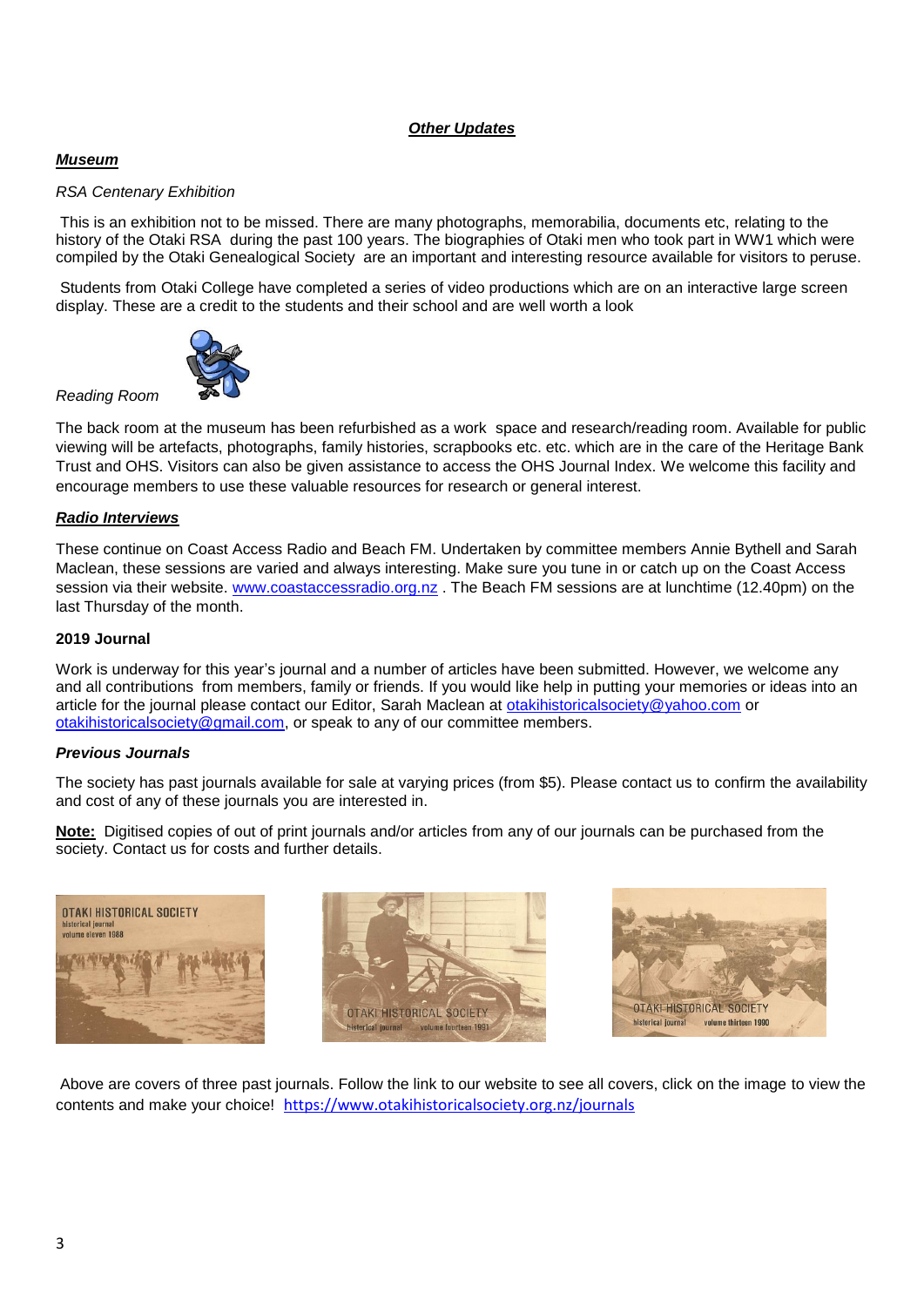

# *OHS Website and Index*

The updated 1978 -**2018** index is now available on the website. [www.otakihistoricalsociety.org.nz](http://www.otakihistoricalsociety.org.nz/) The index is a valuable tool for researchers and members seeking information relating to the content of our 40 journals. Use the index to see if your interests (or family) are mentioned. If you find relevant information, refer to your journals or contact the Society to obtain past issues or digitised articles or journals.

The website also has many photographs and a very interesting timeline of Otaki's history for your viewing.

Journals and photographs can be purchased through the website and you can also join the society or renew your subscription. Submission forms for journals, subscriptions, queries are available.

#### *OHS Facebook Page*

See our page for meeting information, photographs and other updates. During May – June there were 37 likes and 32 comments made. If you have any photographs or information you would like to share please post them on the page.

#### *Correspondence*

Correspondence numbers continue to be steady and include requests for information, photographs and journals as well as business as usual.

#### *Your thoughts please !!*

The committee is aware that our activities has changed little in recent years. We are interested in hearing what you, our members, would like to see changed or improved. Please give some thought to the following (and any other ideas you may have) and we will run a short survey later in the year. Please also feel free to approach a committee member at any time with feedback. You do not need to wait for a survey.

- Times of meetings
- Venue
- Speakers Topics
- Should we cover only Otaki or the wider Kapiti Coast Horowhenua

#### *Upcoming Events*



#### *Public Meetings*

August  $6<sup>th</sup>$  2019: Public Meeting and AGM.

August: Family History Month. Look for displays and information at local libraries.

#### **Reminder**

The Society warmly welcomes:

- Ideas and articles for future journals.
- Photographs, manuscripts, and documents etc. relating to the history of Otaki and its surrounds.
- New members.

Contact us at: [otakihistoricalsociety@yahoo.com](mailto:otakihistoricalsociety@yahoo.com)

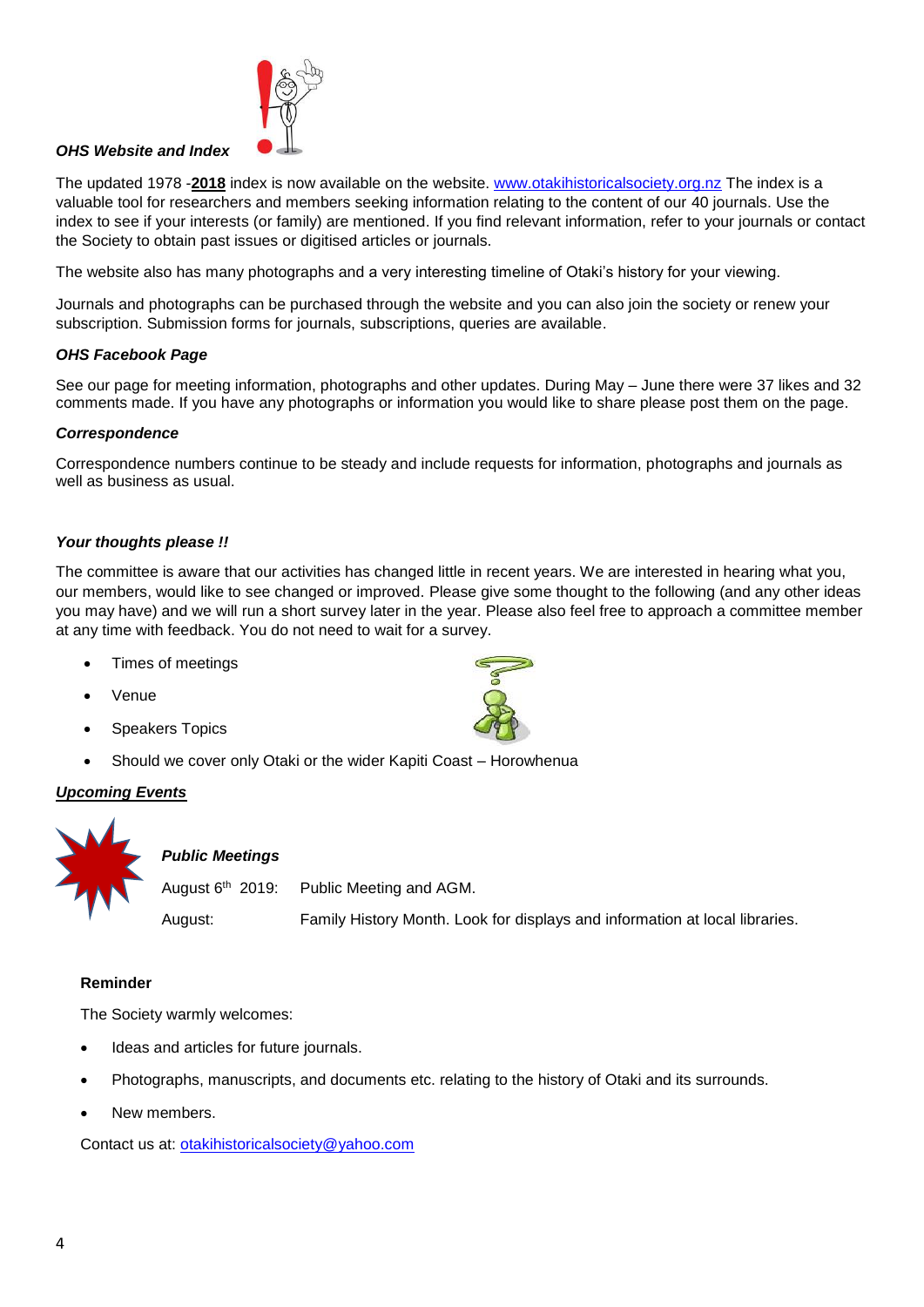|      | Snippets from the Press Aug – Sep                                                                                                                                                                                                                                                                                                                                                                                                                                                                                                                                                                                                                                                                                                                                                                                                                                                                                                                                                                                                                                                      | Courtesy Papers Past et al                                              |
|------|----------------------------------------------------------------------------------------------------------------------------------------------------------------------------------------------------------------------------------------------------------------------------------------------------------------------------------------------------------------------------------------------------------------------------------------------------------------------------------------------------------------------------------------------------------------------------------------------------------------------------------------------------------------------------------------------------------------------------------------------------------------------------------------------------------------------------------------------------------------------------------------------------------------------------------------------------------------------------------------------------------------------------------------------------------------------------------------|-------------------------------------------------------------------------|
| 1869 | The wreck of the Valentine Hellicar lying at Otaki Beach was<br>$\bullet$<br>sold for 55 pounds. Anchors, chains etc sold for 38 pounds.<br>Cobbs coach had difficulty crossing the river due to flooding<br>٠<br>and did not arrive in Otaki until 1am.<br>Telegraph poles have been laid as far as Otaki. They will be<br>erected once they have been laid to Foxton.                                                                                                                                                                                                                                                                                                                                                                                                                                                                                                                                                                                                                                                                                                                |                                                                         |
| 1879 | Tenders called for the erection of the Otaki schoolhouse.<br>An application by William Udy for a new hotel license in<br>Otaki was refused on the grounds there was already<br>sufficient accommodation in the town and the house was<br>unfit for the purpose.<br>The Otaki Working Men's Club licence was suspended for<br>'sly-grog selling. Read the interesting article and suggestions<br>for the use of the club funds.<br>https://paperspast.natlib.govt.nz/newspapers/MH18790801.2.12.1?q<br>uery=otaki%20working%20men%27s%20club&start_date=01-08-<br>1879&end_date=31-08-1879&snippet=true&title=MH                                                                                                                                                                                                                                                                                                                                                                                                                                                                        | <b>Original School House</b>                                            |
| 1920 | One year after the formation of the RSA we have complaints.<br>https://paperspast.natlib.govt.nz/newspapers/OTMAIL19200512.2.13.<br>2?query=otaki%20rsa&start date=12-05-1920&end date=12-05-<br>1920&snippet=true&title=MH,OTMAIL                                                                                                                                                                                                                                                                                                                                                                                                                                                                                                                                                                                                                                                                                                                                                                                                                                                     | <b>Otak</b><br><b>O years of Service</b>                                |
| 1939 | Mr Frank Wilton one of the best known and respected<br>$\bullet$<br>residents and an ex manager of the Dairy Co died. See full<br>obituary and other interesting news in the following.<br>https://paperspast.natlib.govt.nz/newspapers/MS19390909.2.73?quer<br>y=Horowhenua&start_date=09-09-1939&end_date=09-09-<br>1939&snippet=true                                                                                                                                                                                                                                                                                                                                                                                                                                                                                                                                                                                                                                                                                                                                                | <b>Frank Wilton</b>                                                     |
| 1939 | A bottle nosed whale, 20ft in length washed up on Otaki<br>Beach.<br>Fears for the safety of three men who left Otaki to search for<br>a missing man in the Tararua ranges were set at rest when<br>the men were found by a search party. The men, Messrs Don<br>and Leo Cudby and Arthur Wootton Snr. left Otaki to look for<br>Arthur Wootton Jnr. who had been expected to return the<br>previous day. He returned safely however without meeting<br>the three men.<br>Mild excitement was caused at Otaki Beach by the<br>appearance of a huge waterspout which travelled up the<br>coast at an enormous speed.!<br>Arbor Day was celebrated by the planting of Norfolk pines<br>along the sea front and other trees in the Otaki School<br>grounds<br>The Court of Appeal dismissed an appeal by the Otaki<br>Borough Council against a verdict of 370 pounds damages<br>awarded by a jury in favour of Joseph Stevens a minor. The<br>claim arose from an accident to the boy when he was cycling<br>on Rangiuru Road and collided with a lorry driven by a<br>council employee. | Bottle nosed whale<br><b>Tararua Ranges</b><br><b>Otaki Beach Front</b> |